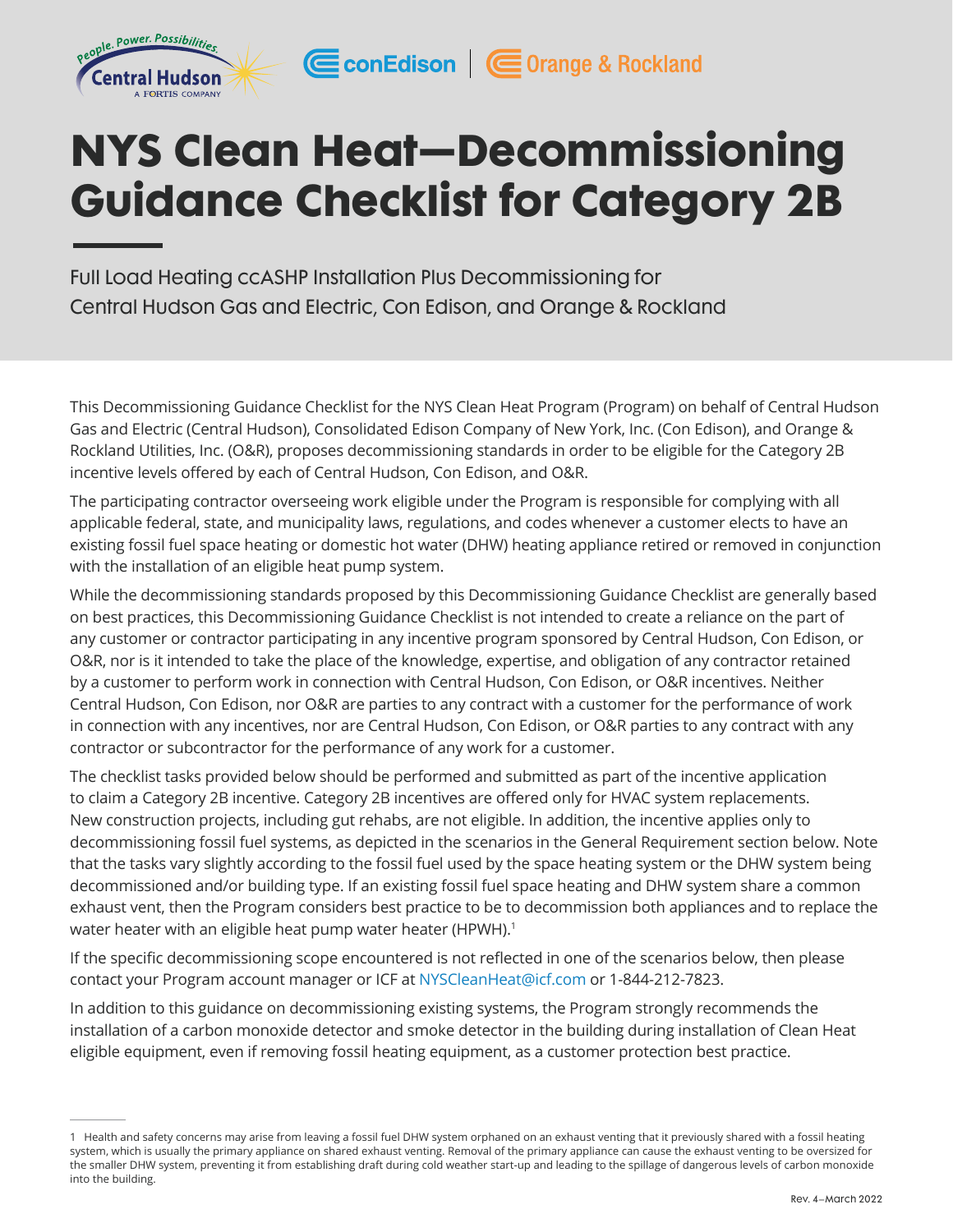# General Requirement

To be eligible for a Category 2B incentive, the heat pump system installed must be sized to satisfy ≥ 100% of the building heating load at design temperature.

# 1. Decommissioning of Existing Natural Gas or Liquified Petroleum Gas (Propane) Heating System and DHW System

In the case of existing natural gas or propane space and DHW heating systems, the Program considers best practice to be the total removal of the heating appliance(s). If the existing system used propane and there is no longer going to be any use of propane in the building after the installation of equipment eligible under the Program, then the propane storage tank(s) should be removed by the propane delivery company that provided it.

#### **Best Practice**

 $\Box$  Remove the natural gas or propane space heating appliance and DHW tank (if present). Includes removing all connecting fuel lines to the appliance and permanently sealing any exhaust vent openings.

#### **Contractor Required Actions if Heating Appliances Are Not Removed**

- $\Box$  Remove fuel lines to the space heating and DHW heating appliance(s) as far back to the source as possible in order to minimize the length of any unused fuel line(s) remaining in the building. For natural gas, remove the fuel line(s) as far back to the natural gas meter as possible. For propane, remove the fuel line(s) as far back to the propane regulator as possible.
- $\Box$  Permanently seal any exhaust vent openings.
- $\Box$  Remove burner assembly on each space and DHW heating appliance being decommissioned.
- $\Box$  Remove zone circulator pumps and cap circulation pipes (boiler).
- $\Box$  Disconnect and seal ductwork to air handler (furnace).
- $\Box$  Remove the space heating control module and wiring for any space heating appliance being decommissioned.
- $\Box$  Remove the thermostat controlling the natural gas heating or propane space heating appliance (if applicable).
- $\Box$  Confirm existing thermostat is to be used to control the heat pump system being installed (if applicable).

#### **Customer Required Notification**

□ If decommissioning of a natural gas space heating and DHW system removes all natural gas use in the building, call gas company to remove meter and riser.

**Con Edison: 1-800-752-6633 National Grid: 1-718-643-4050 Orange & Rockland: 1-877-434-4100 Central Hudson: 1-845-452-2700**

 $\Box$  If decommissioning a propane space heating and DHW system removes all propane use in the building, call the propane delivery company to recover its storage tank.

# 2. Decommissioning of Existing Natural Gas or Liquified Petroleum Gas (Propane) Heating System While Leaving Natural Gas or Propane DHW System in Operation

#### **2a. Standalone Combustion DHW Tank**

#### **Best Practice**

 $\Box$  Remove the natural gas or propane space heating appliance. Includes removing all connecting fuel lines to the appliance and permanently sealing or resizing any exhaust vent openings.

#### **Contractor Required Actions if Space Heating Appliance Is Not Removed**

- $\Box$  Remove fuel line to the space heating appliance as far back to the source as possible to minimize the length of any unused fuel line(s) remaining in the building. For natural gas, remove the fuel line(s) as far back to the natural gas meter as possible. For propane, remove the fuel line(s) as far back to the propane regulator as possible.
- $\Box$  Permanently seal any exhaust vent openings remaining after space heating appliance removal.
- $\Box$  Remove burner assembly on space heating appliance.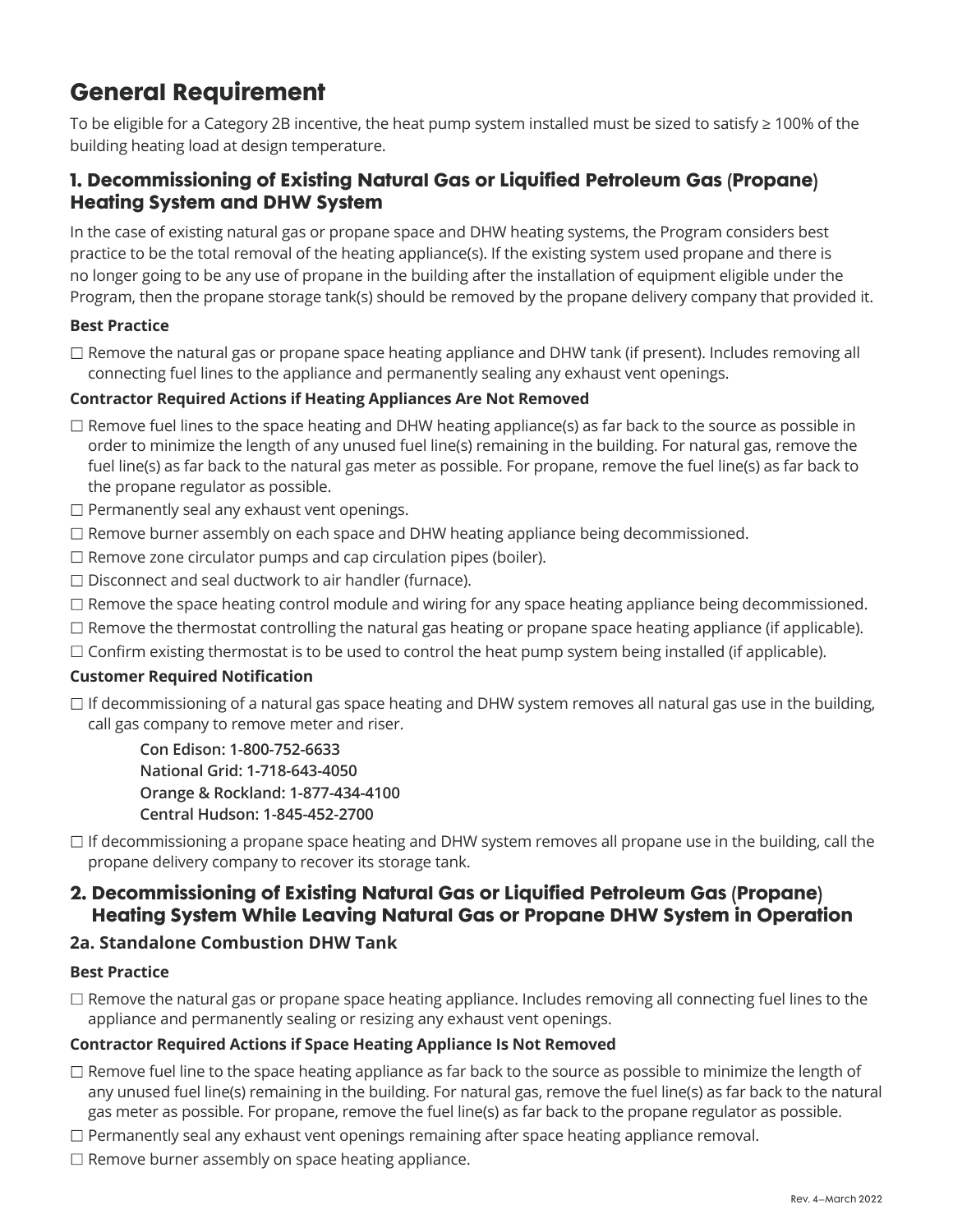- $\Box$  Remove heating zone circulator pumps and cap circulation pipes (boiler).
- $\square$  Disconnect and seal ductwork to air handler (furnace).
- $\Box$  Remove the space heating control module and wiring for any space heating appliance being decommissioned.
- $\Box$  Remove the thermostat controlling the natural gas heating or propane space heating appliance (if applicable).
- $\Box$  Confirm existing thermostat is to be used to control the heat pump system being installed (if applicable).
- $\Box$  If necessary, resize the DHW system's exhaust vent to manufacturer's specifications to mitigate threat of carbon monoxide spillage.

## **2b. Indirect DHW Tank or Tankless Coil Requiring Continuing Boiler Operation**

- $\Box$  Remove space heating zone control wiring between the boiler's control module and the boiler.
- $\square$  Remove the thermostat controlling the boiler (if applicable).
- $\Box$  Confirm existing thermostat will be used to control the heat pump system being installed (if applicable).
- $\Box$  Remove heating zone circulator pumps and cap circulation pipes.

# 3. Decommissioning of Existing Heating/Fuel Oil Heating System and DHW System

In the case of existing heating/fuel oil space and DHW heating systems, the Program considers best practice to be total removal of the heating appliance(s). If there is no longer going to be any use of heating/fuel oil in the building after the installation of equipment eligible under the Program, then the heating/fuel oil storage tank(s) must be removed or closed in compliance with all applicable federal, state, and municipal laws, regulations, and codes. For guidance from the NYS Department of Environmental Conservation on heating/fuel oil storage tanks, please refer to:

[Underground Heating/Fuel Oil Tanks: A Homeowner's Guide—NYS Dept. of Environmental Conservation](https://www.dec.ny.gov/chemical/32263.html) [Petroleum Bulk Storage Program—Regulated Petroleum Products—NYS Dept. of Environmental Conservation](https://www.dec.ny.gov/chemical/93458.html) (principally for businesses)

#### **Best Practice**

 $\Box$  Remove the heating/fuel oil heating appliance and DHW tank (if present). Includes removing all connecting fuel lines to the appliance and permanently sealing any exhaust vent openings.

#### **Contractor Required Actions if Heating Appliances Are Not Removed**

- □ Remove fuel lines to the space heating and DHW heating appliance(s) as far back to the heating/fuel oil tank as possible to minimize the length of any unused fuel line(s) remaining in the building.
- $\square$  Permanently seal any exhaust vent openings.
- $\Box$  Remove burner assembly on each space and DHW heating appliance being decommissioned.
- $\Box$  Remove zone circulator pumps and cap circulation pipes (boiler).
- $\Box$  Disconnect and seal ductwork to air handler (furnace).
- $\Box$  Remove the space heating control module and wiring for any space heating appliance being decommissioned.
- $\Box$  Remove the thermostat controlling the space heating appliance (if applicable).
- $\Box$  Confirm existing thermostat is to be used to control the heat pump system being installed (if applicable).
- $\Box$  Remove the heating/fuel oil fill pipe or fill it with concrete to prevent inadvertent heating/fuel oil delivery.
- $\Box$  Remove the heating/fuel oil tank in accordance with all applicable federal, state, and municipal laws, regulations, and codes by removing the vent line and either removing the fill line or capping it with cement, or:
	- $\Box$  Close the heating tank in accordance with all applicable federal, state, and municipal laws, regulations, and codes by emptying the tank, purging all vapors, filling the tank with an inert substance such as sand, and removing or capping the fill line with concrete (leave vent line in place).

#### **Customer Required Notification**

 $\Box$  Write certified letter to customer's heating/fuel oil delivery company to discontinue service. It is strongly recommended that the customer also call the heating/fuel oil company immediately to discontinue deliveries and to arrange for removal of any unused fuel that is left in the tank.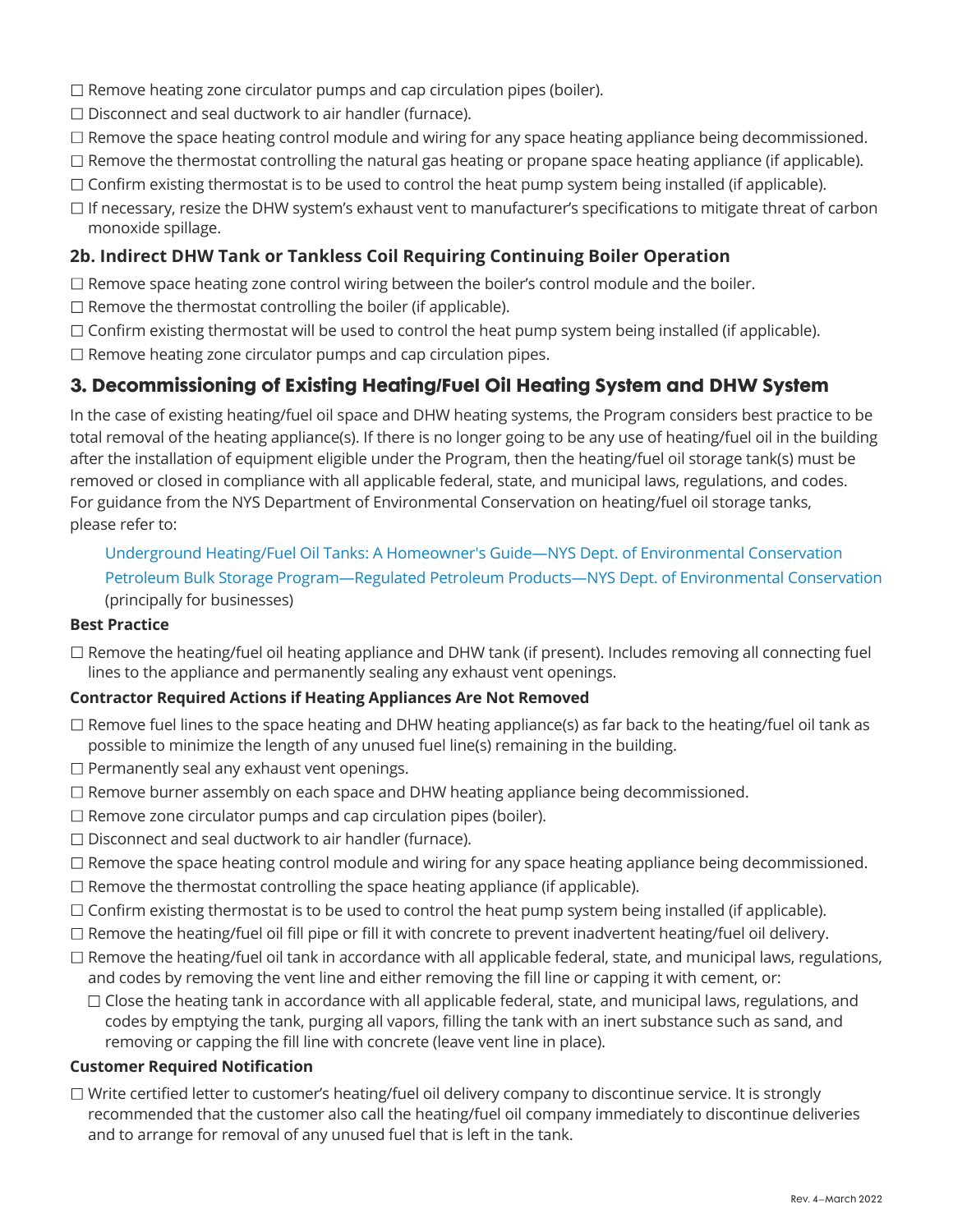# 4. Decommissioning of Existing Heating/Fuel Oil Heating System While Leaving Heating/Fuel Oil DHW System in Operation

## **4a. Standalone Combustion DHW Tank**

#### **Best Practice**

 $\Box$  Remove the heating/fuel oil heating appliance. Includes removing all connecting fuel lines to the appliance and permanently sealing or resizing any exhaust vent openings.

#### **Contractor Required Actions if Space Heating Appliance Is Not Removed**

- $\Box$  Remove fuel line to the space heating appliance as far back to the heating/fuel oil tank source as possible to minimize the length of any unused fuel line(s) remaining in the building.
- $\Box$  Permanently seal any exhaust vent openings remaining after heating/fuel oil heating appliance removal.
- $\Box$  Remove burner assembly on space heating appliance.
- $\Box$  Remove heating zone circulator pumps and cap circulation pipes (boiler).
- $\Box$  Disconnect and seal ductwork to air handler (furnace).
- $\Box$  Remove the thermostat controlling the removed heating/fuel oil heating appliance (if applicable).
- $\Box$  Confirm existing thermostat is to be used to control the heat pump system being installed (if applicable).
- $\Box$  If necessary, resize the DHW system's exhaust vent to manufacturer's specifications to mitigate threat of carbon monoxide spillage.

#### **Customer Required Notification**

 $\Box$  Contact heating/fuel oil delivery company to notify it of the change in use of heating/fuel oil, which will impact any automatic delivery schedule to require less frequent deliveries.

#### **4b. Indirect DHW Tank or Tankless Coil Requiring Continuing Boiler Operation**

- $\Box$  Remove space heating zone control wiring between the boiler's control module and the boiler.
- $\Box$  Remove the thermostat controlling the boiler (if applicable).
- $\Box$  Confirm existing thermostat will be used to control the heat pump system being installed (if applicable).
- $\Box$  Remove heating zone circulator pumps and cap circulation pipes.

#### **Customer Required Notification**

 $\Box$  Contact heating/fuel oil delivery company to notify it of the change in use of heating/fuel oil, which will impact any automatic delivery schedule to require less frequent deliveries.

## 5. Decommissioning of Existing Boilers or Selected Apartment Distribution Systems in 2–4 Family Buildings

This section covers scenarios in which a space heating system previously serving two or more apartments in a one to four family building is being decommissioned for one or more apartments, while being kept in service for at least one apartment that did not receive a Clean Heat Program-eligible heat pump system. For situations in which the space heating system is being fully decommissioned and will no longer serve any of the apartments, follow the guidance provided in Sections 1–4, as appropriate.

#### **Contractor Required Actions**

- $\Box$  Remove heating zone circulator pumps for the apartment(s) receiving the heat pump installation and cap circulation pipes.
- $\Box$  Disconnect pipes connecting all hydronic baseboards or steam radiators in the apartment(s) receiving the heat pump installation, as flush to the floor as possible to reduce possibility of reconnection and to prevent injury.
- $\Box$  Remove wiring between the boiler's control module and the boiler for the space heating zones serving the apartment(s) receiving the heat pump installation.
- $\Box$  Remove the thermostat controlling the heating/fuel oil heating appliance in the apartment(s) receiving the heat pump installation (if applicable).
- $\Box$  Confirm existing thermostat will be used to control the heat pump system(s) being installed (if applicable).